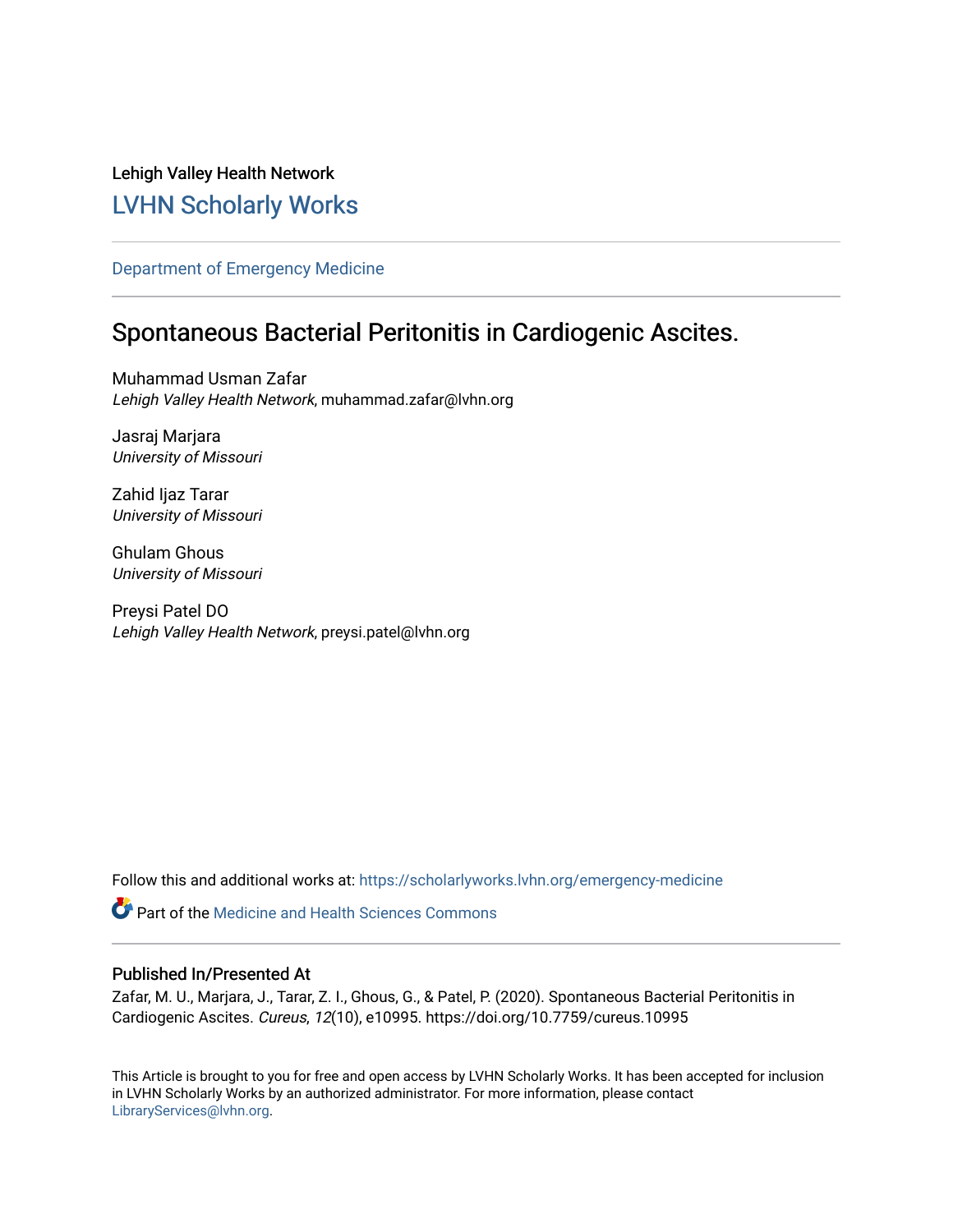# Spontaneous Bacterial Peritonitis in Cardiogenic Ascites

Muhammad Usman Zafar, Jasraj Marjara, [...], and Preysi Patel

#### Abstract

The most common cause of ascites is liver cirrhosis. Additional causes such as heart failure, cancer, and pancreatitis among others can also precipitate this abnormality. Spontaneous bacterial peritonitis (SBP) is an infection of ascitic fluid that happens without any evidence of an intra-abdominal surgically-treatable cause. Ascites of cardiac origin can also be complicated by SBP. Here we present a case of a 62-year-old male with extensive cardiac history who presented to our service with ongoing dyspnea and orthopnea. He also had significant abdominal distention and pitting edema. The patient was found to have constrictive pericarditis and was admitted for pericardiectomy. Ascitic fluid was consistent with a transudative process. Lab and imaging did not show evidence of liver or kidney disease. Ascitic fluid was indicative of ascites of cardiac origin. Postoperatively patient developed intermittent fevers initially thought to be due to pericarditis but later found to be due to SBP complicating his recurrent ascites. Such a temporal association of SBP that complicates ascites after pericardiectomy has not been discussed frequently in literature.

**Keywords:** spontaneous bacterial peritonitis, cardiac ascites, saag, constrictive pericarditis, pericardiectomy, paracentesis

#### Introduction

Ascites is defined as a collection of more than 25 mL of fluid in the peritoneal cavity. The most common cause is liver cirrhosis. Additional causes include heart failure, cancer, pancreatitis, tuberculosis, and hepatic vein obstruction [\[1](#page-3-0)]. Of these causes, cardiogenic ascites from heart failure only contributes to 5% of total ascites cases. Ascites can be commonly complicated by spontaneous bacterial peritonitis (SBP). SBP is defined as an infection of the ascitic fluid that occurs without evidence of an intra-abdominal surgically-treatable source [\[2\]](#page-3-1). This infection frequently occurs in the presence of hepatic cirrhosis but has been rarely reported in cardiogenic ascites as well. After an extensive literature review, we were able to identify only seven other cases of this rare entity. Here we present a case of spontaneous bacterial peritonitis developing postoperatively in a 62-year-old male who presented with constrictive pericarditis and cardiogenic ascites initially.

#### Case presentation

The patient was a 62-year-old male with a past medical history of coronary artery disease, chronic heart failure, paroxysmal atrial fibrillation on warfarin, recurrent pericarditis, idiopathic constrictive pericarditis, and chronic obstructive pulmonary disease (COPD) that presented to us for evaluation for pericardiectomy. He was asymptomatic on arrival, though he previously had shortness of breath and orthopnea that resolved with outpatient diuretic treatment just before admission. He denied fever, chest pain, further shortness of breathing, or cough. Physical exam was significant for an irregular heart rate, significant lower extremity pitting edema, and abdominal distension with fluid wave consistent with ascites. Consequently, he was admitted to internal medicine service, and cardiothoracic surgery was consulted. Laboratory studies revealed a hemoglobin/hematocrit of 10.8/32 and total iron binding capacity (TIBC) suggestive of anemia of chronic inflammation, and mild elevation of aspartate aminotransferase (AST) at 53 (Ref <41 U/L) with all other liver enzymes within the normal range.

Preoperative testing focused on assessing the possibility of hepatic cirrhosis as an etiology of his ascites, and confirmation of his constrictive pericarditis. Preoperative paracentesis fluid analysis revealed fluid albumin of 2.0 g/dL, a fluid protein of 4.3 g/dL, absolute neutrophil count (ANC) of 13 /cmm, and the serum ascites albumin gradient (SAAG) of 1.4 g/dL (serum albumin 3.4 g/dL). These results revealed a transudative etiology consistent with cardiogenic ascites from heart failure described by SAAG >1.1 and ascitic fluid protein >2.5 g/dL (ascitic fluid protein in cirrhosis is <2.5 g/dL). Subsequent ultrasound of the liver revealed a homogenous liver without nodularity or evidence of cirrhosis. Preoperative right heart catheterization demonstrated features consistent with constrictive pericarditis, including Kussmaul's sign (a paradoxical rise in jugular venous pressure on inspiration), a "square root sign" on the left ventricular (LV) diastolic tracing, and equalization of LV and right ventricular (RV) diastolic pressures. He then underwent a successful pericardiectomy.

Perioperatively patient developed intermittent fevers ranging from 100 to 101.2 that resolved without any intervention. These fevers were initially attributed to pericarditis. The patient had no leukocytosis and cultures were negative. Postoperatively, the patient developed recurrent ascites requiring a repeat diagnostic/therapeutic paracentesis. Albumin, fluid was 1.3 g/dL, protein, fluid was 3.0 g/dL, serum albumin was 2.1 and ANC was 499 /cmm. Doppler ultrasound did not show any evidence of portal or hepatic vein thrombosis. These findings were consistent with spontaneous bacterial peritonitis and the patient was treated empirically with a five-day course of IV ceftriaxone. The patient remained afebrile and asymptomatic throughout three days of antibiotic therapy, so another paracentesis was performed on day three. This revealed a decrease in ANC to 132 /cmm, demonstrating a therapeutic response. Ascitic fluid cultures were negative for aerobic or anaerobic bacteria, likely due to sterilization. The patient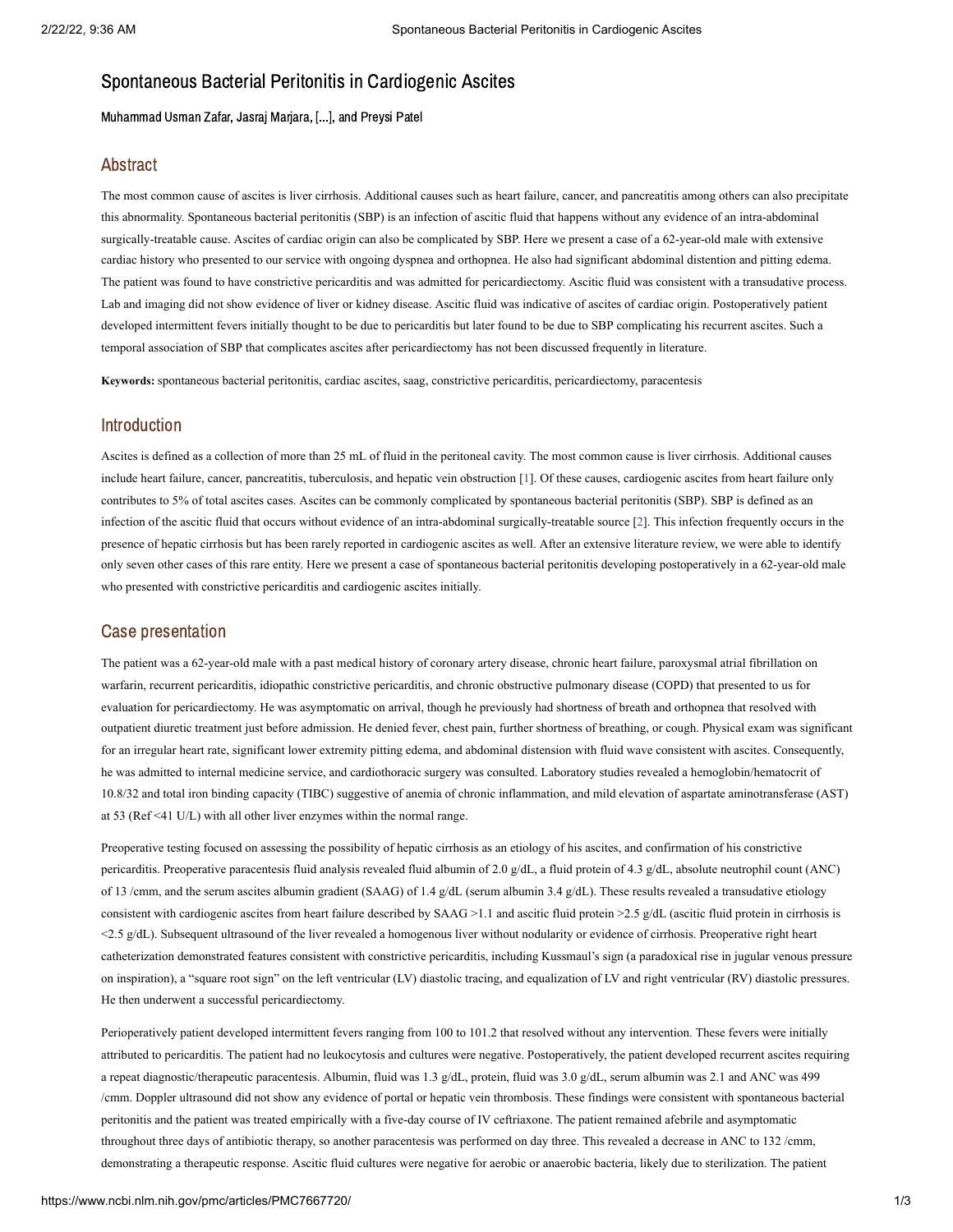#### 2/22/22, 9:36 AM Spontaneous Bacterial Peritonitis in Cardiogenic Ascites

completed his five-day course of antibiotics and did not reaccumulate further ascitic fluid while on furosemide and spironolactone. He was subsequently discharged to a rehabilitation facility.

#### **Discussion**

SBP is a common and life-threatening infection of ascitic fluid first described by Krencker in 1907 [\[3\]](#page-3-2) and further characterized by Conn in 1964 [\[4](#page-3-3)]. SBP is most often caused by Gram-negative bacilli but occasionally, Gram-positive cocci like viridans group streptococci have been implicated. Early diagnosis by paracentesis and treatment with third-generation cephalosporins is essential to reduce mortality [\[1,](#page-3-0)[2,](#page-3-1)[5\]](#page-3-4). Different subtypes of SBP exist based on the results of ascitic fluid analysis, with classic culture-positive SBP exhibiting ≥250 polymorphonuclear neutrophils (PMN) and positive culture results. However, if culture results are negative (as in our case), culture-negative SBP can be diagnosed based on a PMN count ≥250. This phenotype can arise secondary to preceding antibiotic therapy, low opsonic characteristics of the ascites, or poor sampling technique [[6\]](#page-3-5). Since our patient received antibiotics intra-and-post-operatively, it is highly likely that our results were affected by sterilization of the causative organism.

SBP is most often seen in patients with liver cirrhosis, though rare reports have described SBP occurring secondary to cardiogenic ascites [[7-](#page-3-6)[11\]](#page-3-7), renal ascites [[12\]](#page-3-8), and portal vein thrombosis [[13\]](#page-3-9), among other rare causes. Bacterial infection of cardiogenic ascites is especially rare, with only seven cases reported to date [\[7](#page-3-6)[-11](#page-3-7)]. This rarity is likely secondary to the high protein and opsonic character of cardiogenic ascites, which develops due to the elevated intrahepatic vascular pressures seen in congestive hepatopathy [\[14](#page-3-10)]. Simultaneously, however, chronic congestive hepatopathy is thought to cause chronic intestinal damage which predisposes patients to translocation of intestinal bacteria during acute exacerbations. This may be particularly relevant for patients with exacerbations of severe cardiac disease, who may develop hemodynamic instability resulting in intestinal hypoperfusion which dramatically alters gut morphology and the microbiome in ways that may precipitate SBP [\[11,](#page-3-7)[14\]](#page-3-10). In our patient, the post-pericardiectomy emergence of SBP suggests that the hemodynamic stress of surgery likely precipitated an acute translocation event possibly through this mechanism.

### **Conclusions**

Cardiogenic ascites is an uncommon cause of ascites, arising secondary to congestive hepatopathy. Bacterial infection of this fluid is exceedingly uncommon but may occur due to changes arising from intestinal hypoperfusion exacerbated by hemodynamic instability. To our knowledge, this case of SBP of cardiogenic ascites following pericardiectomy in a patient with a history of chronic constrictive pericarditis is the eighth such reported case of SBP in literature. Careful diagnosis with a high clinical suspicion is essential for the timely management of this potentially fatal entity.

#### **Notes**

The content published in Cureus is the result of clinical experience and/or research by independent individuals or organizations. Cureus is not responsible for the scientific accuracy or reliability of data or conclusions published herein. All content published within Cureus is intended only for educational, research and reference purposes. Additionally, articles published within Cureus should not be deemed a suitable substitute for the advice of a qualified health care professional. Do not disregard or avoid professional medical advice due to content published within Cureus.

The authors have declared that no competing interests exist.

#### Human Ethics

Consent was obtained by all participants in this study

#### Article information

Cureus. 2020 Oct; 12(10): e10995. Published online 2020 Oct 16. doi: [10.7759/cureus.10995](https://dx.doi.org/10.7759%2Fcureus.10995)

PMCID: PMC7667720 PMID: [33209551](https://www.ncbi.nlm.nih.gov/pubmed/33209551) Monitoring Editor: Alexander Muacevic and John R Adler

[Muhammad](https://www.ncbi.nlm.nih.gov/pubmed/?term=Zafar%20MU%5BAuthor%5D&cauthor=true&cauthor_uid=33209551) Usman Zafar.<sup>021</sup> Jasrai Mariara.<sup>2</sup> [Zahid](https://www.ncbi.nlm.nih.gov/pubmed/?term=Tarar%20ZI%5BAuthor%5D&cauthor=true&cauthor_uid=33209551) liaz Tarar.<sup>2</sup> [Ghulam](https://www.ncbi.nlm.nih.gov/pubmed/?term=Ghous%20G%5BAuthor%5D&cauthor=true&cauthor_uid=33209551) Ghous.<sup>3</sup> and Prevsi Patel<sup>4</sup>

 $^{\rm 1}$  Hospital Medicine, Lehigh Valley Health Network, Allentown, USA

 $^{\text{2}}$  Internal Medicine, University of Missouri, Columbia, USA

<sup>3</sup> Hematology/Oncology, University of Missouri, Columbia, USA